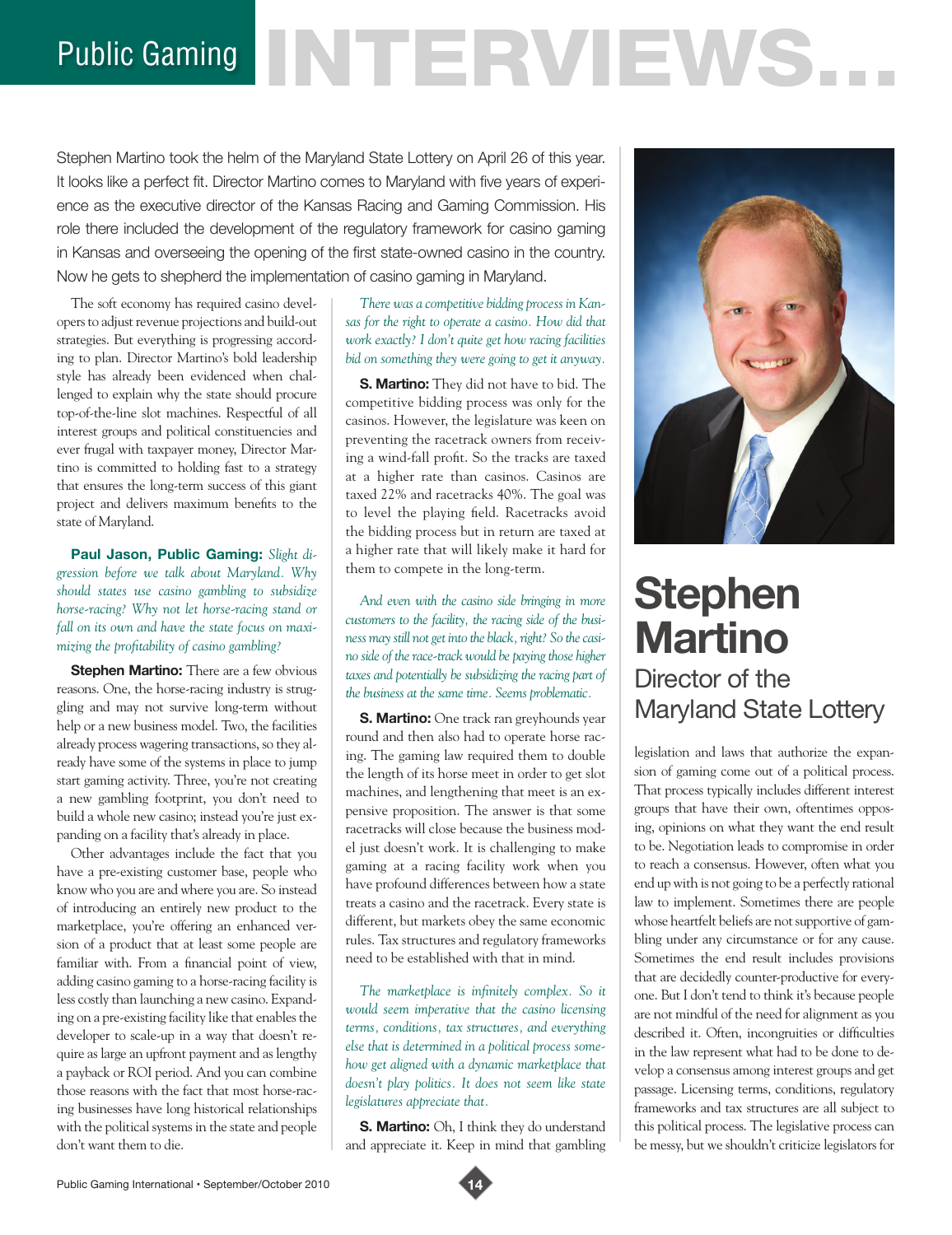doing what they have to do to make the system work and get things done. Likewise, regulators need to reconcile pieces of legislation that don't always fit together well.

You referred to the criticism that came out about the cost of the slot machines here in Maryland. First and foremost, that was a product of some misleading reporting. The press was developing costs for machines that were wrong. Taken on face value the way it was reported, it's quite understandable that people would be upset because it appeared that we were paying more for slot machines than commercial gaming operators in other states. Our contracts bundled the cost of maintenance over five years with the purchase of the machines. It is a format required by state procurement law and in the end costs no more than if you break service and maintenance costs out separately. Once we disseminated the information and clarified the issue, people understood that we negotiated competitive pricing and terms with our commercial partners. But the larger point is that the legislature wanted the Lottery to be the owner of slot machines in the state's casinos. There was not an outcry about this by legislators because we were implementing the law they passed. It was just a poorly reported story. Laws pertaining to gambling are imperfect because they are the result of competing forces that come to agreement through compromise. I don't know of any jurisdiction where gambling legislation was passed with unanimous approval.

#### *So the political process may not be efficient and the resulting legislation imperfect. But that's the way America works and we should feel good about that.*

**S. Martino:** I think that's right. Our job as lottery directors, regulators and public servants is to implement the policies to the best of our abilities and to be respectful of the process and the elected officials who are doing their best to translate the will of the people into sound public policy.

#### *Maryland voters approved the casino gaming plan almost two years ago. Why does it take so long to implement a casino gaming agenda?*

**S. Martino:** In my opinion, the idea that this is taking too long is yet another myth. The referendum allowing the state to implement gaming was passed in November 2008. Nothing could be done prior to the vote of the people to move the gaming expansion process along. We are looking to open our first casino at the end of September. That's 22 months to go from zero to up and running. That included a competitive bid process, the construction of the casino and

installation of facility infrastructure and acquisition of games. These things all take time and making it happen in less than two years is a respectable timeframe. In Kansas, it took two and a half years from passage of the legislation to the first casino opening in Dodge City. I think when you look at other states, they all took a similar amount of time. These things take time if done properly and responsibly.

*Makes sense when you explain it that way. Specifically, what is the timeline for the build out of your casinos? How many are there and when do you expect them to turn on the first slot machines?*

**S. Martino:** There are five casinos authorized for Maryland. Three licenses have been granted through a competitive bidding process. Penn National is scheduled to open its Hollywood Casino in Perryville, Maryland, on Sept. 30. We hope Ocean Downs, which is close to Ocean City on the Eastern Shore, will open by the end of the year. The third license has been granted to the Cordish Company to build a casino at the Arundel Mills Mall. That license has been tied up in the courts. The Maryland Court of Appeals, which is the state's highest court, decided in August that it is going to allow a referendum on the zoning for the casino. So that will go before the voters in November. If the voters uphold the zoning, that casino will go forward. And if the voters reject the zoning, then we might very well be back at square one. Then there are two other authorized casinos. One is in Western Maryland in Allegany County at a state-owned resort hotel called Rocky Gap. The RFP to operate the casino there was issued July 21. The responses are due back on November 9th. So we should know then how many people are bidding. The final authorized casino is for Baltimore City. That's gone through one round of competitive bidding. The applicant was rejected, has sued the city and the state, and so we're before various administrative boards and the courts on that. We don't know right now when an RFP for the Baltimore facility might be issued.

#### *On the Cordish Arundel Mills project, did you say that it's subject to a local referendum?*

**S. Martino:** It is. The Anne Arundel County Commission already approved it, but now it is being put to a vote of the people. A lower court struck it down and said the petition to put this to a referendum was unconstitutional. But it was appealed to the Maryland Court of Appeals, and they ruled in August that it was constitutional to have that county-wide referendum. And so it will be on the ballot in November.

*The new electronic games/VLTs/slots deliver so much more entertainment value than ever before, don't they? With the intense competition in this region, I would think there is no better ROI than a product that is most likely to attract the customers. And no worse ROI than to invest in a legacy product that wouldn't attract a customer.*

**S. Martino:** Yes, but it's not just a matter of buying the most expensive machines because they are supposedly better. You need an appropriate mix of machines. Maryland will have a good mix of slot machines at its casinos. Some are so-called "high-end", but it's not necessary or even desirable to have all machines be similar playing experiences. Many people enjoy the more basic slot machine. The state of Maryland is buying the slot machines. You'd think the casino operator would prefer the high-end machines since they don't pay for them. But even the casino operator prefers to have a diversity of product on the floor to appeal to the broadest range of player preferences. We get outside viewpoints, apart from the casino operator and the slot manufacturers, to ensure we have the cutting-edge technology and game content that attracts the players. Our objective is to maximize long-term ROI by having the optimal mix of lower cost as well as higher-end machines. But we also need to negotiate the very best deal for the state. The state retains 67% of the gross gaming revenue, so it is in our interest to invest in the machines that will attract the players and generate maximum revenues.

#### *Casino gaming will constitute another gaming option for the consumer. Will that cut into traditional lottery revenues and what can be done to mitigate the negative impact?*

**S. Martino:** I do not think casino gaming will have a significant impact on traditional lottery revenues. You have to keep in mind that casino gambling has been within a couple hours drive of Maryland for years, in places like Delaware and West Virginia. So, whatever impact casino gaming has on traditional lottery has largely already occurred. The Maryland Lottery just reported our 13th straight year of record-breaking sales and we are confident that having our own casinos in Maryland will not change that positive trend-line. Opening our own casinos will just re-direct the gaming revenues that were leaving the state to come back to Maryland.

*I would think that legislators in all states would see it that way. Do you have any thoughts on the ways of cross promoting between the different gaming cat-*